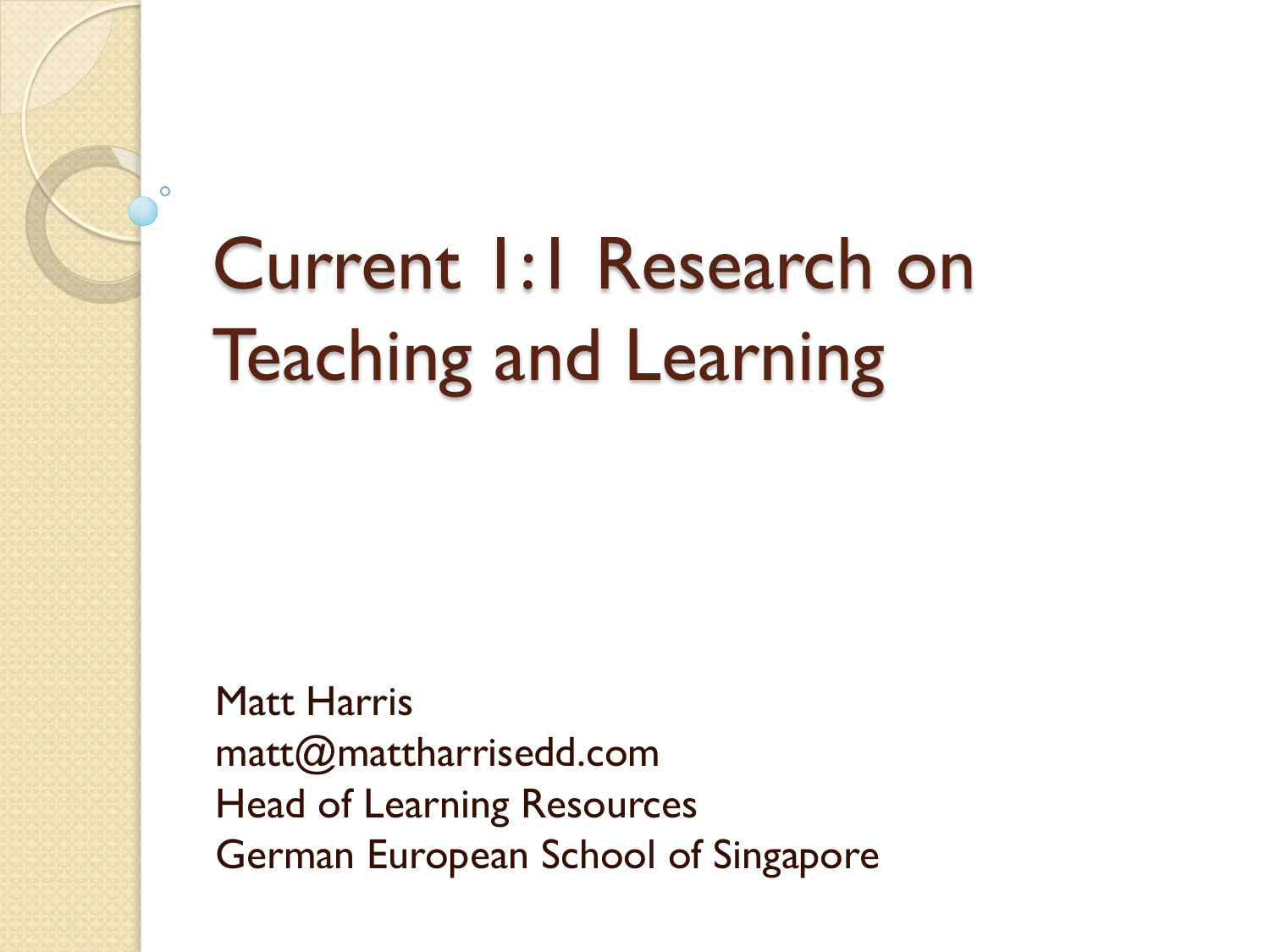# My Background

- 1:1 Laptop Program Administrator and Teacher at Two Laptop Schools
	- Ronald C. Wornick Jewish Day School
	- Saint Andrew's Episcopal School
- Head of Learning Resources at GESS
- Ed.D. in Educational Leadership
	- *Impactful Student Learning Outcomes of One-toone Student Laptop Programs in Low Socioeconomic Schools*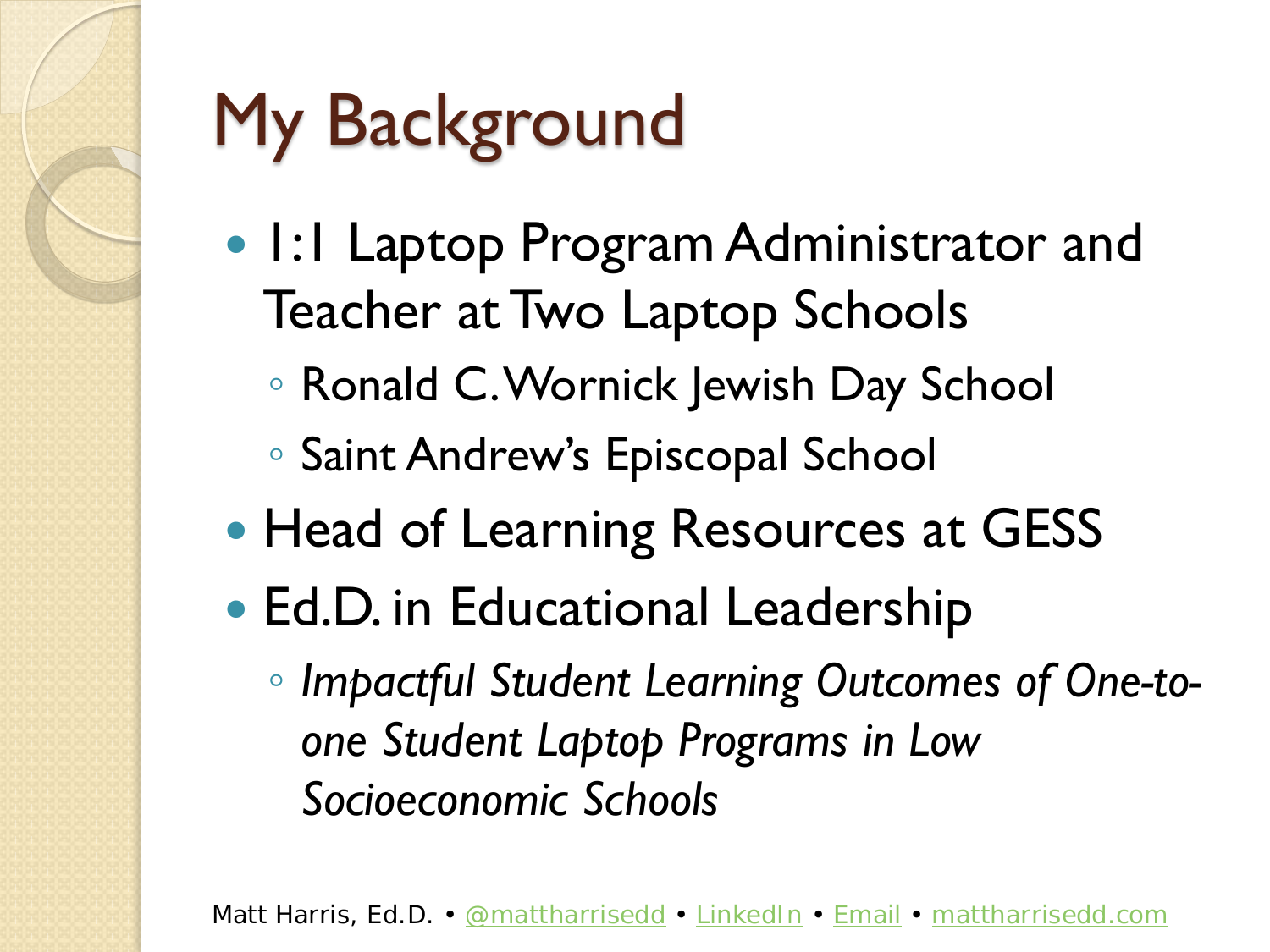## Laptop Learning Series

- *Current 1:1 Research on Teaching and Learning*
	- 9:45 10:45 T204
- *Get the Biggest Learning Bang for Your Buck* ◦ 1:15– 2:15 T205
- *The Impact of 1:1 on the Educational Digital Divide*
	- 2:30 3:30 T205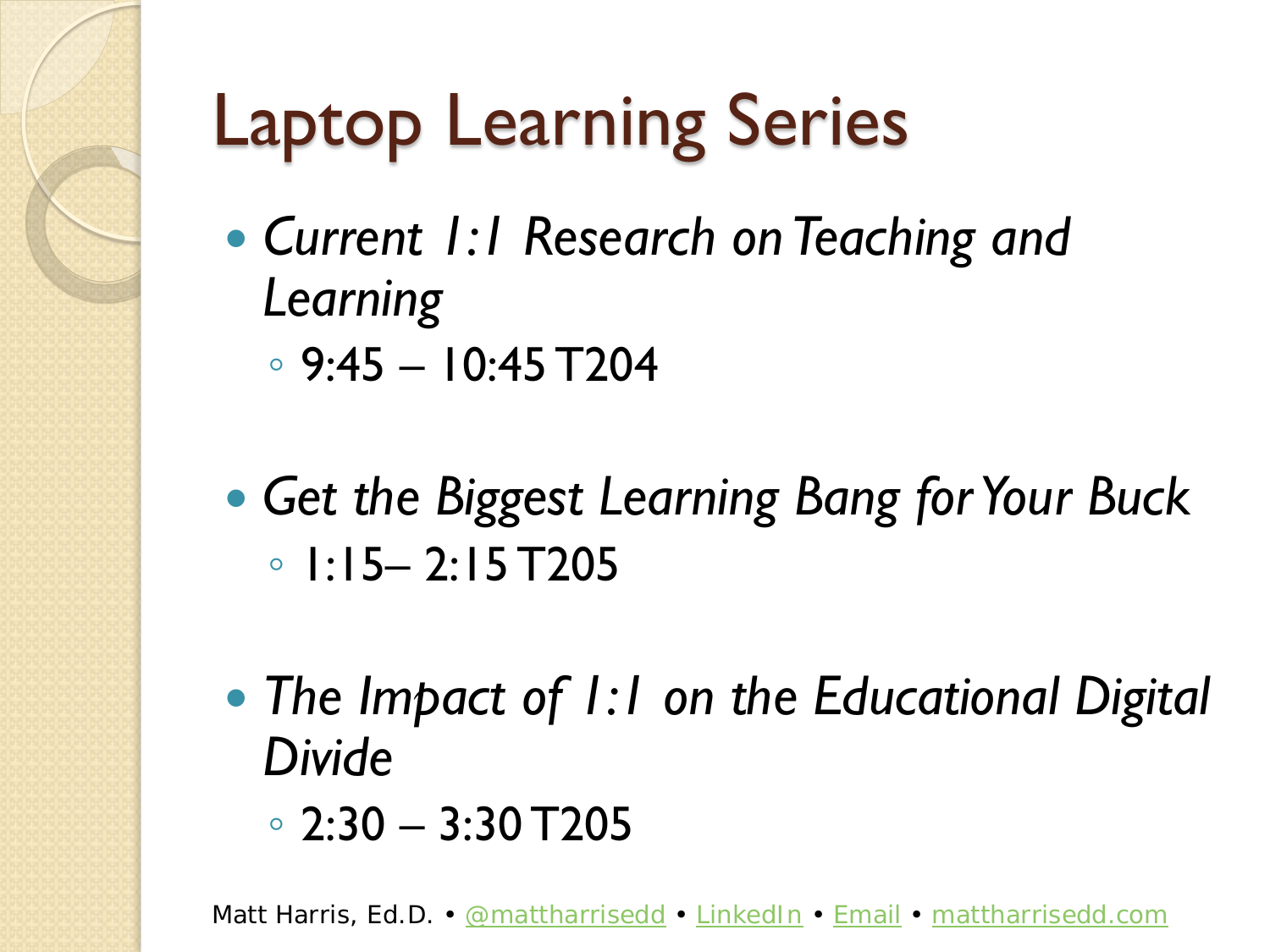

# Why?

- Why have you implemented (or plan to implement) a one-to-one student laptop program?
- Are you satisfied with these answers?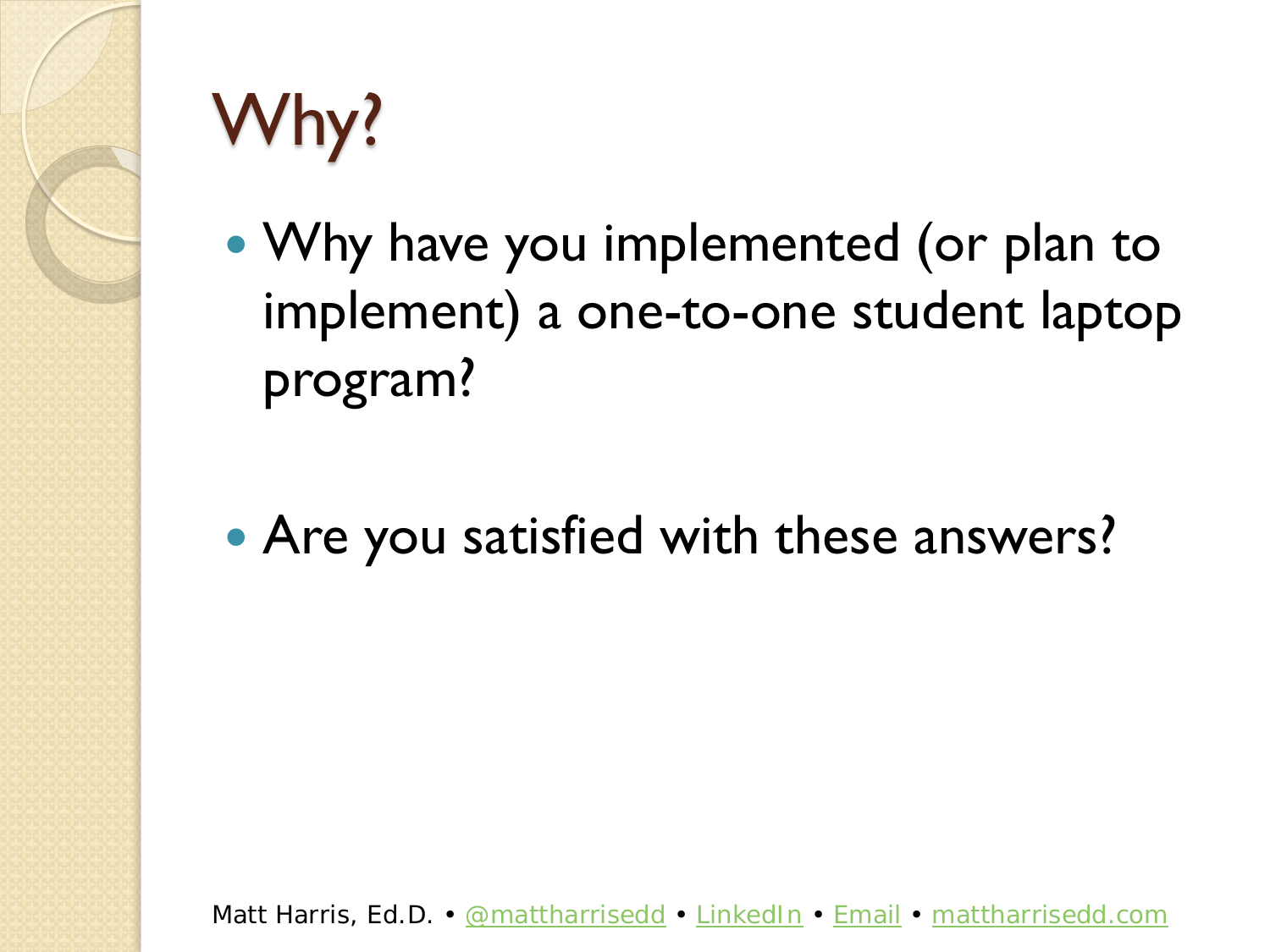

#### Research on Teaching and Learning

- Effects on Teachers
- Changes to the Classroom Environment
- Impacts on Student Learning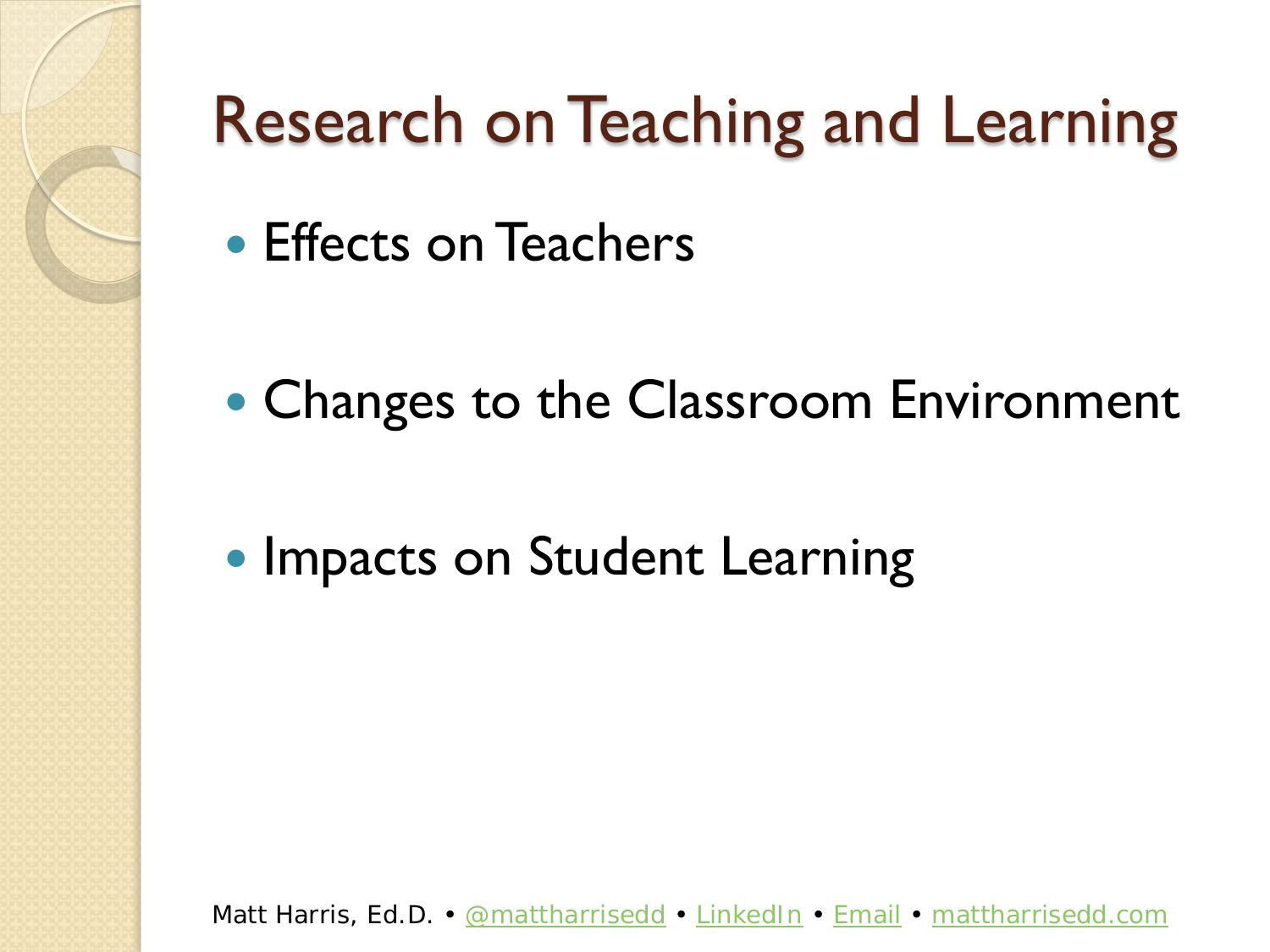#### **EFFECTS ON TEACHERS**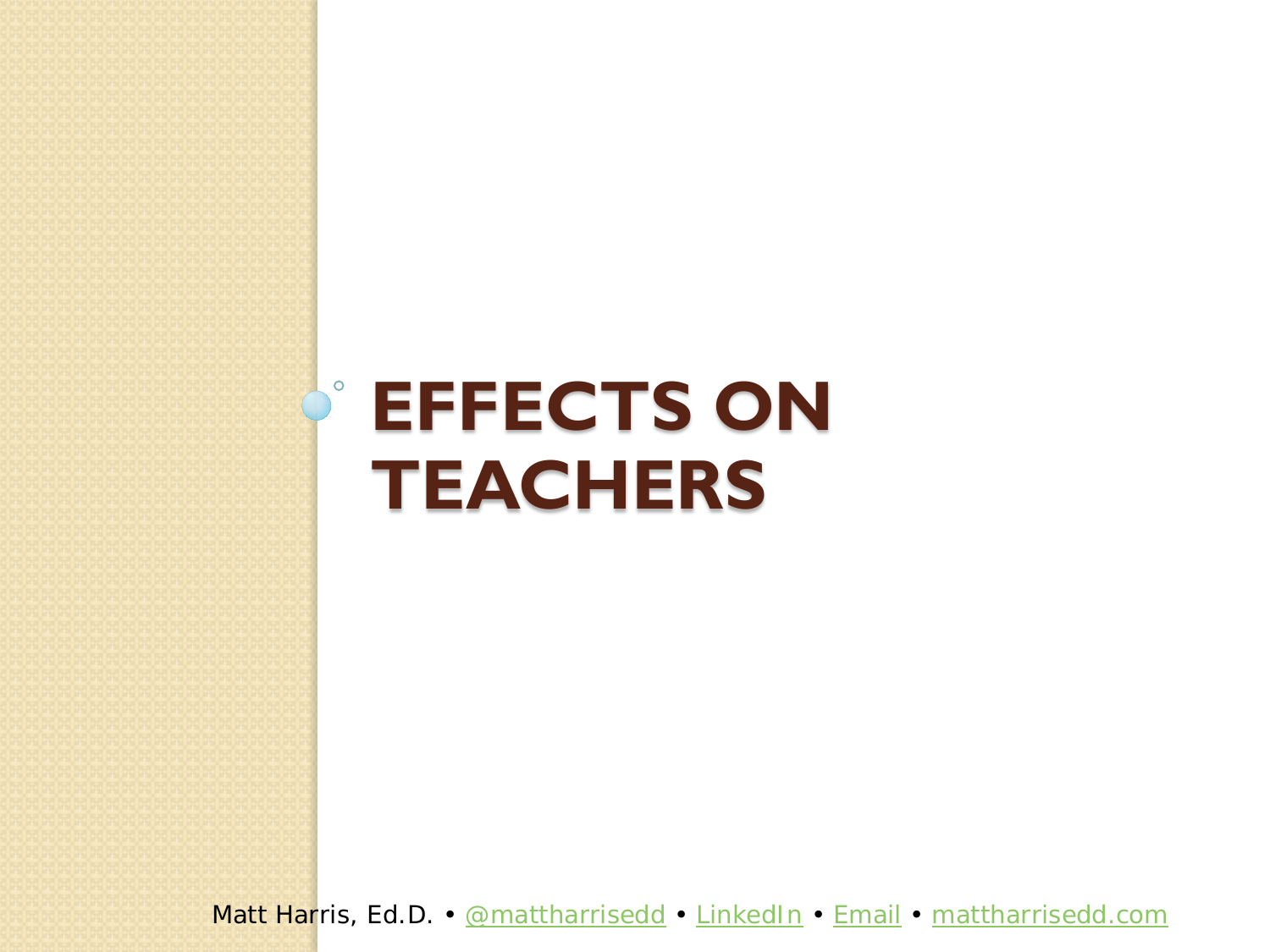

#### Effects on Teachers

- Helping Teachers Progress through the Evolutionary Process
	- Professional Development
	- Collaboration
	- Teacher Involvement
- **Key Literature**
- Dwyer, D. C., Ringstaff, C., & Sandholtz, J. H. (1991). Changes in teachers' beliefs and practices in technology- rich classrooms. *Educational Leadership*, *48*(8), 45-52.
- Windschitl, M., & Sahl, K. (2002). Tracing teachers' use of technology in a laptop computer school: The interplay of teacher beliefs, social dynamics, and institutional culture. *American Educational Research Journal*, *39*(1), 165-205.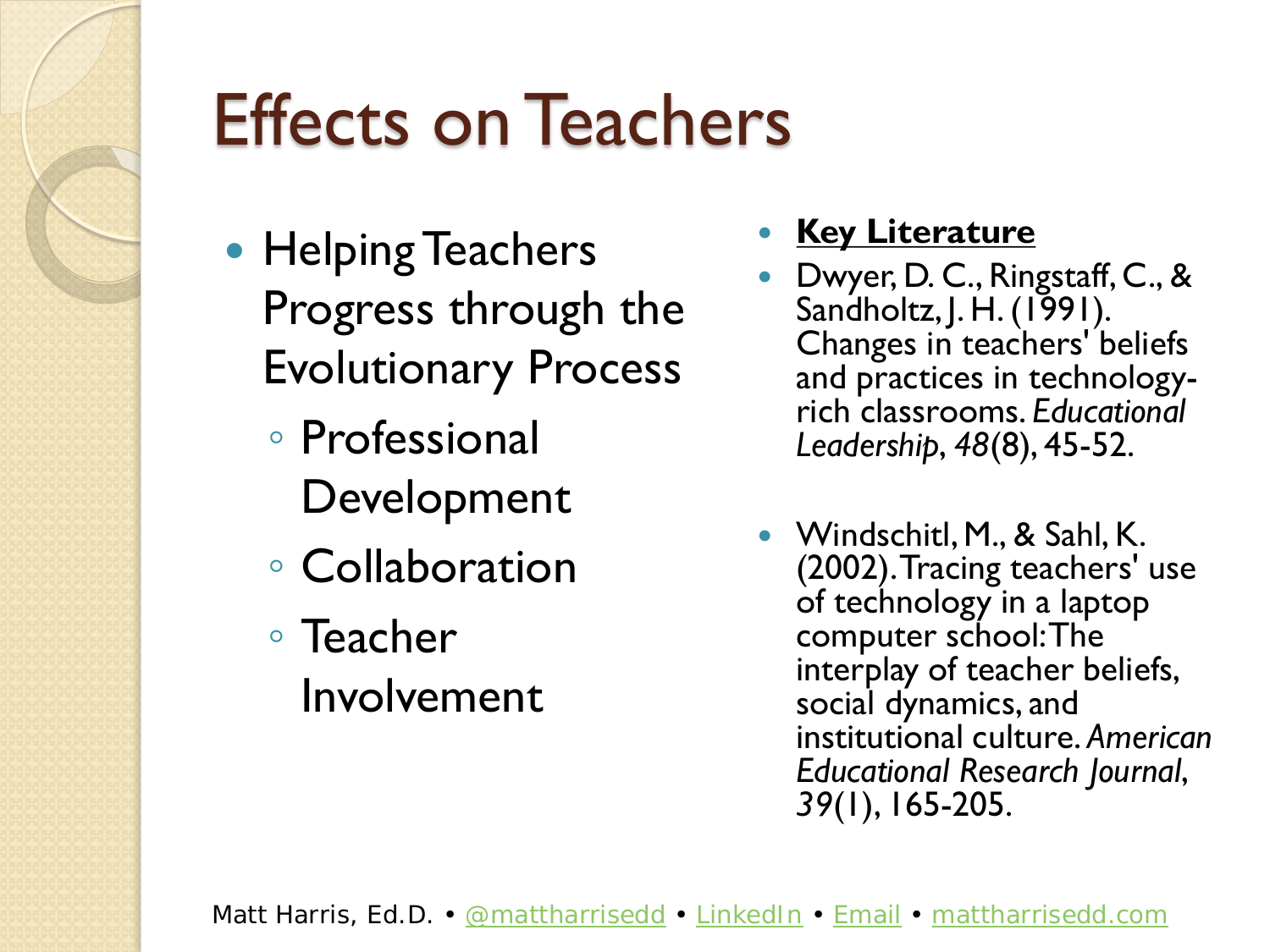# Effects on Teachers (cont'd)

- Attitude Toward Technology Use in Education
	- Supplementation
	- Integration
	- Revolution
- Key Literature
- Burns, K., & Polman, J. (2006). The impact of ubiquitous computing in the Internet age: How middle school teachers integrated wireless laptops in the initial stages of implementation. *Journal of Technology and Teacher Education*, *14*(2), 363-385.
- Garthwait, A., & Weller, H. G. (2005). A year in the life: Two seventh grade teachers implement one-to-one computing. *Journal of Research on Technology in Education*, 37(4), 361-377.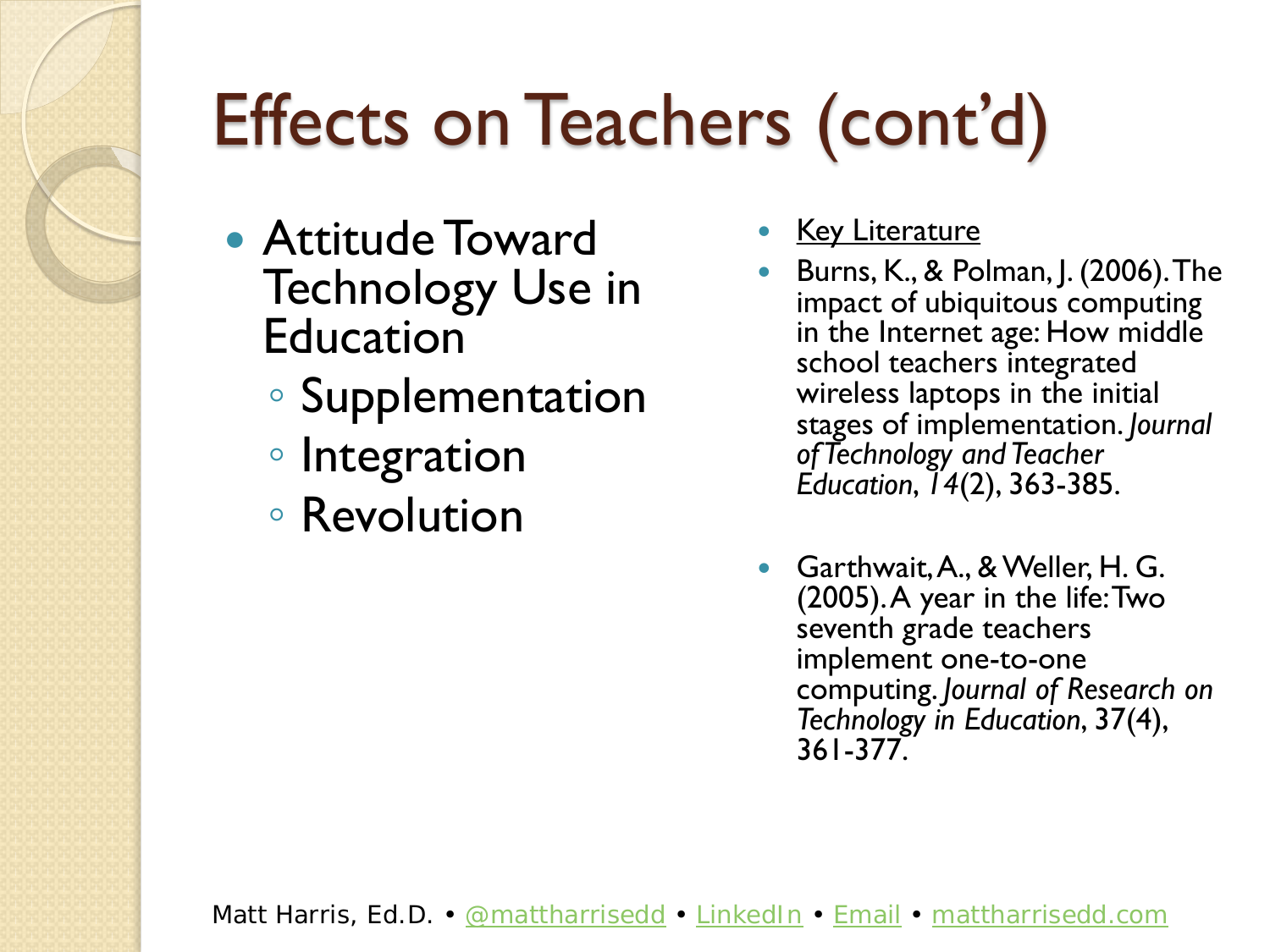# Effects on Teachers (cont'd)

- **•** Instructional Practice
	- Increased Teacher **Workload**
	- Movement **Toward** Constructivism
	- Changing Roles
- Key Literature
- Silvernail, D., & Lane, D. (2004).<br>The Impact of Maine's one-toone laptop program on middle school teachers and students: Phase one summary evidence. Maine Education Policy Research Institute. Retrieved from [http://www.bryan.k12.oh.us/Form](http://www.bryan.k12.oh.us/Forms/MLTIPhaseOne.pdf) s/MLTIPhaseOne.pdf.
- Swan, K., Kratcoski, A., Mazzer, P., & Schenker, J. (2005). Bringing Mohamed to the mountain: Situated professional development in a ubiquitous computing classroom. *Journal of Educational Computing Research*, *32*(4), 353-365.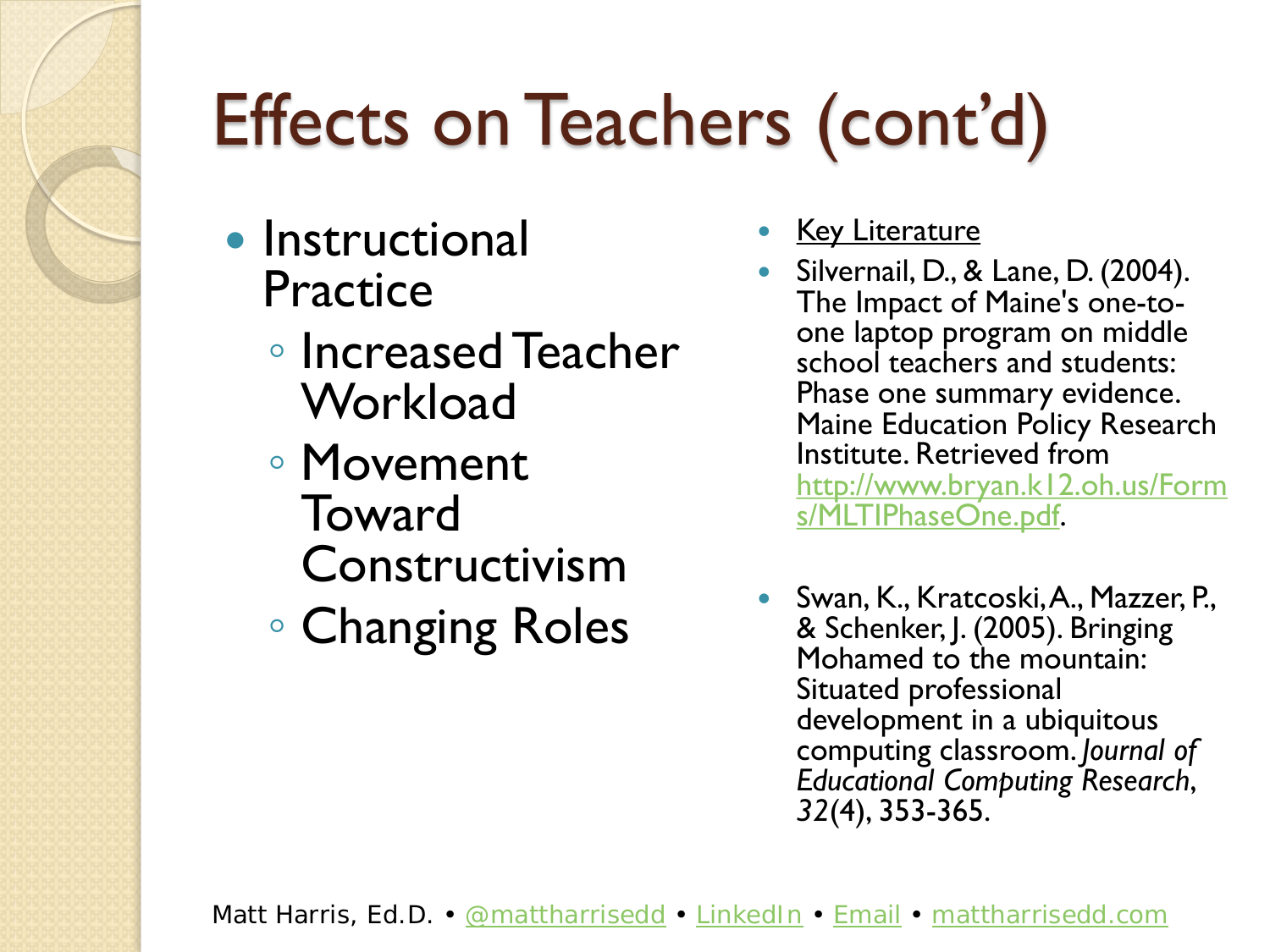#### **CHANGES TO THE CLASSROOM ENVIRONMENT**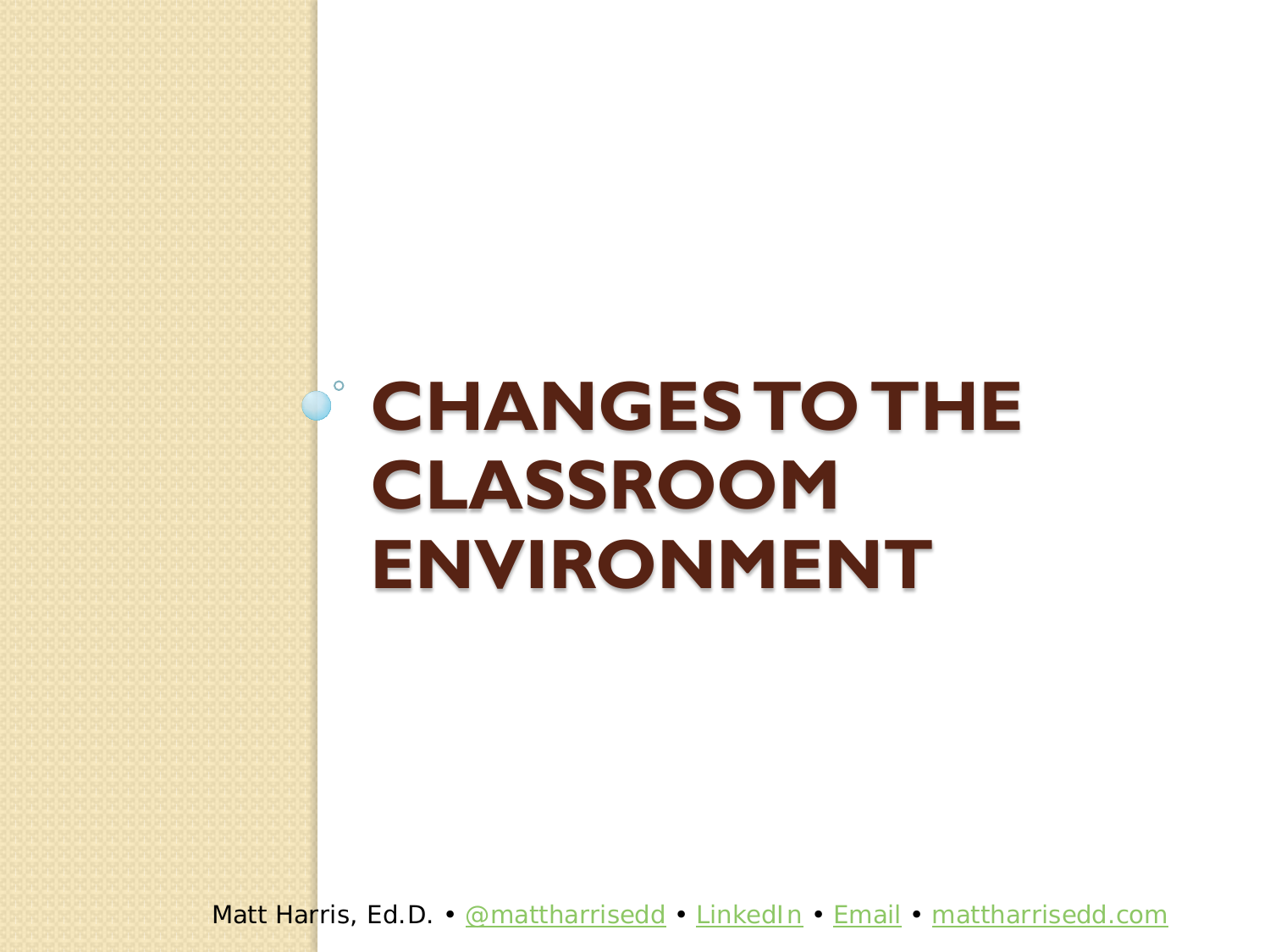#### Changes to the Classroom Environment

- **Increased** Technology Use
	- Language Arts
	- Writing
	- Humanities
	- Math
	- Science
	- Daily Activities
- **Key Literature**
- Rockman et al. (1998). Powerful tools for schooling: Second year study of the laptop program. A project for Anytime Anywhere Learning by Microsoft Corporation & Notebooks for Schools by Toshiba American Information Systems. Project Report. San Francisco, CA.
- Russell, M., Bebell, D., & Higgins, J. (2004). Laptop learning: A comparison of teaching and learning in upper elementary classrooms equipped with shared carts of laptops and permanent 1:1 laptops. *Journal of Educational Computing Research*, *30*(4), 313-330.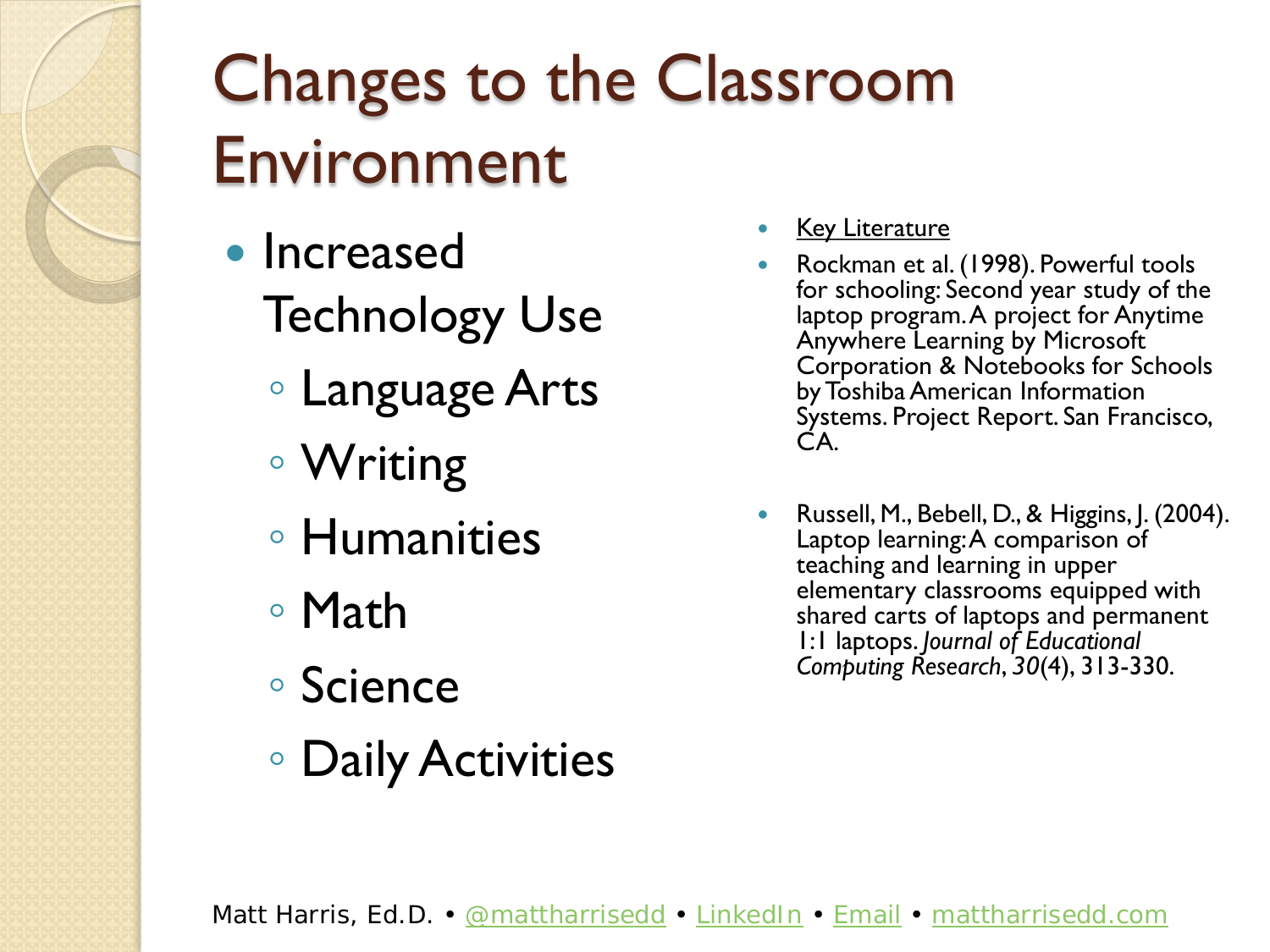### Changes to the Classroom Environment (cont'd)

- Student-Centered **Activities** 
	- Individualized Instruction
	- Collaborative Learning
- Changing Roles and Interactions
	- Students as Teachers
	- Student-Teacher **Interactions**
	- Interactions Between **Students**
- Increased Motivation and Enthusiasm for School
- **Key Literature**
- Dunleavy, M., Dexter, S., & Heinecke, W. F. (2007). What added value does a 1:1 student to laptop ratio bring to technology-supported teaching and learning? *Journal of Computer Assisted Learning*, *23*(5), 440-452.
- Swan, K., Van 'T Hooft, M., Kratcoski, A., & Schenker, J. (2007). Ubiquitous computing and changing pedagogical possibilities: Representations, conceptualizations and uses of knowledge. *Journal of Educational Computing Research*, *36*(4), 481-515.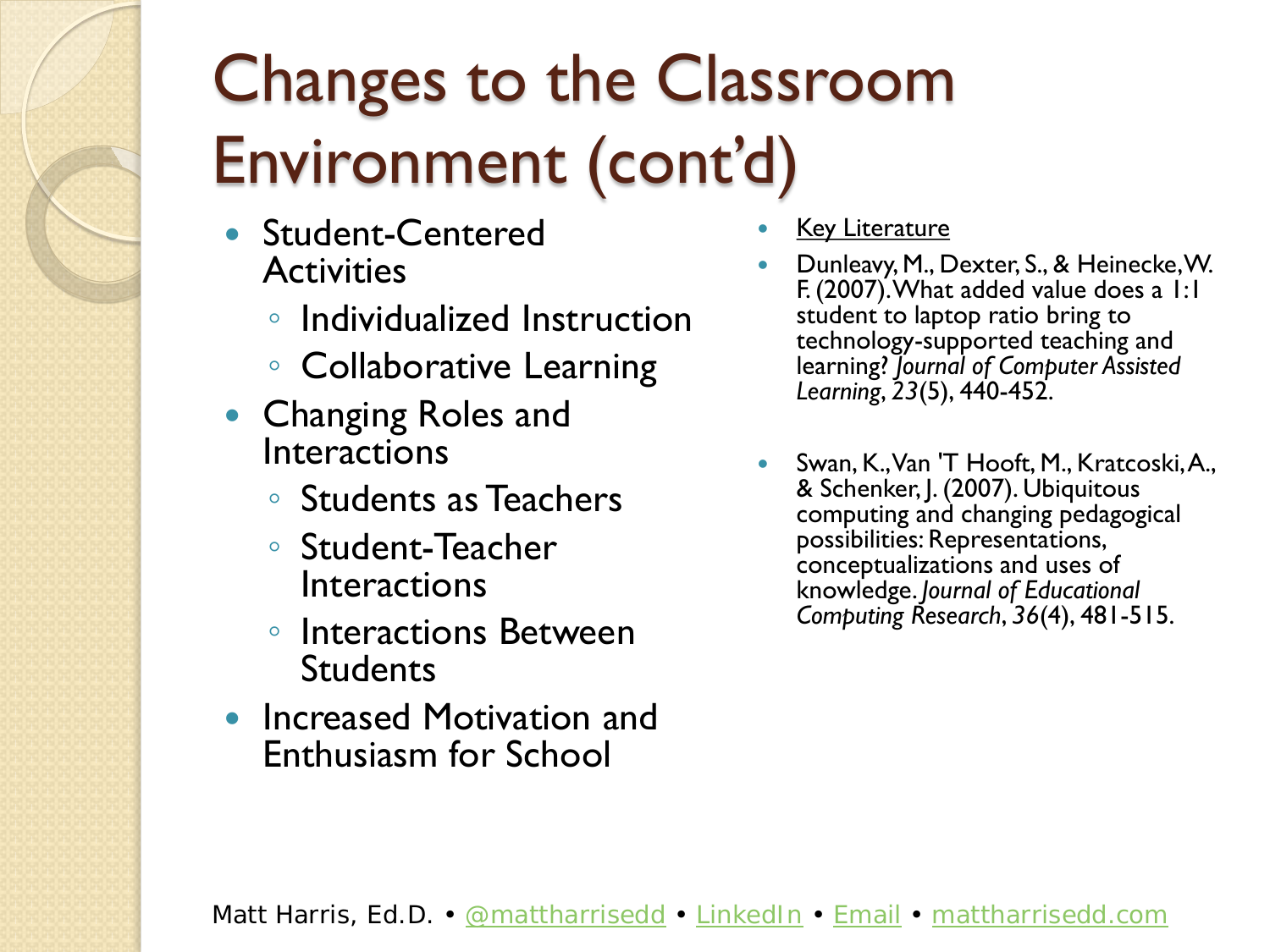### Changes to the Classroom Environment (cont'd)

- Disadvantages of 1:1
	- Classroom Management
	- Distraction and Inappropriate Computer Use
	- Over-reliance on Technology for Learning
- Key Literature
- Rockman, S. (2007). It's my laptop. *Threshold*, *4*(4), 21- 25.
- Windschitl, M., & Sahl, K. (2002). Tracing teachers' use of technology in a laptop computer school: The interplay of teacher beliefs, social dynamics, and institutional culture. *American Educational Research Journal*, *39*(1), 165- 205.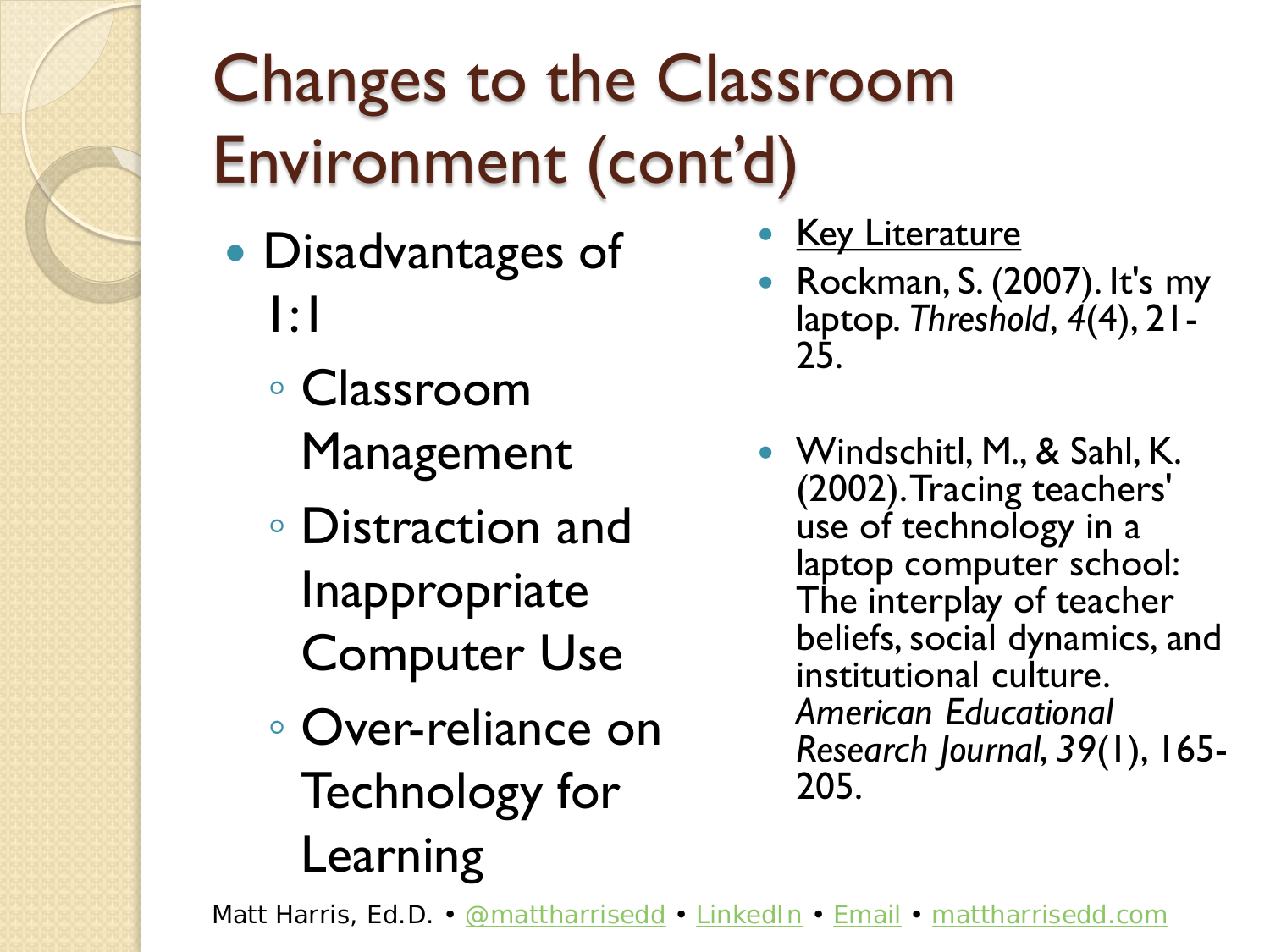#### $\circ$ **IMPACTS ON STUDENT LEARNING**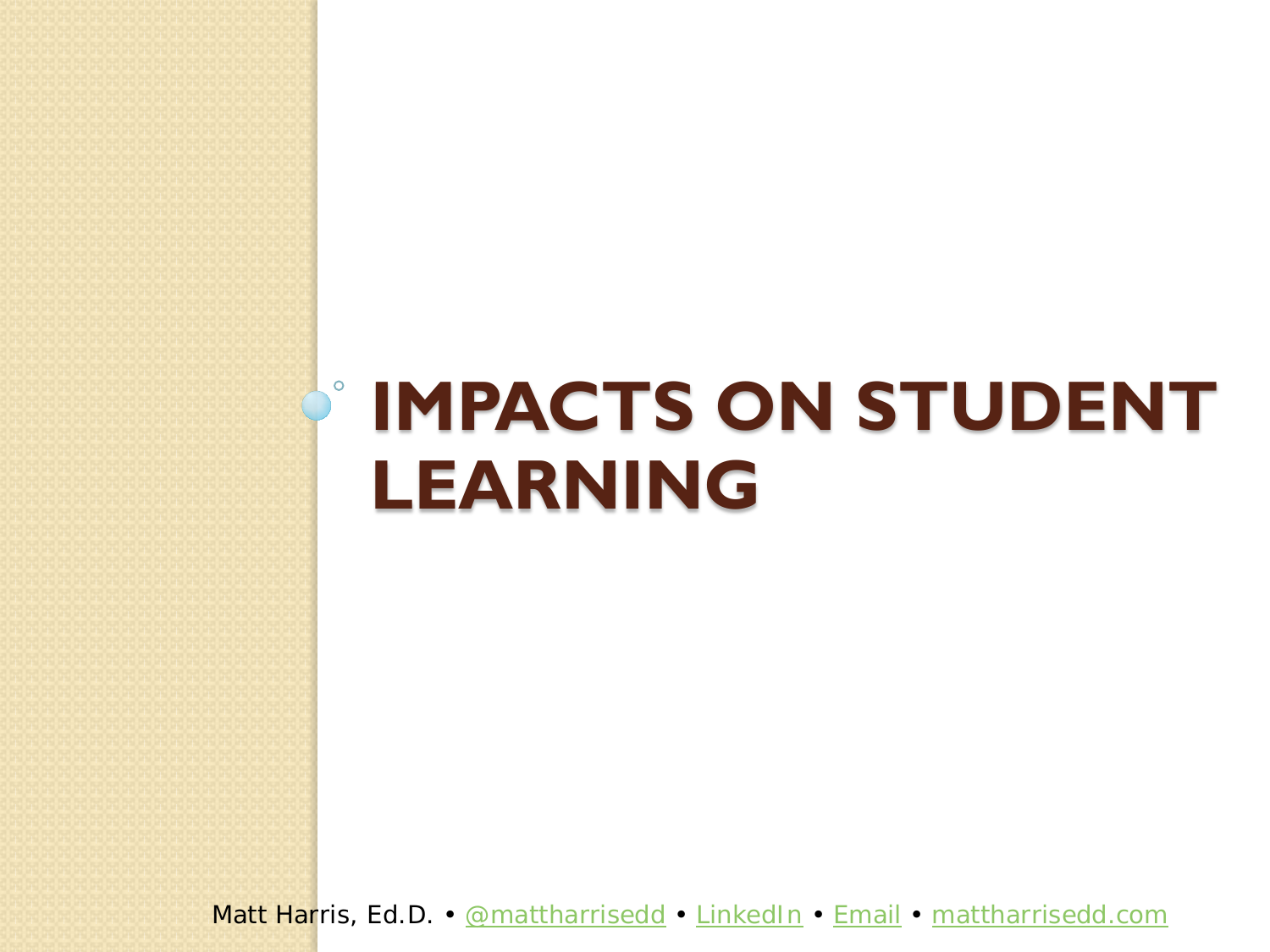## Impacts on Student Learning

- Impacts on Standardized Test Scores
	- Increased Test Scores
	- Decreased Test Scores
- Inconclusive Results
- Key Literature
- Grimes, D., & Warschauer, M. (2008). Learning with laptops: A multi-method case study. *Journal of Educational Computing Research*, *38*(3), 305-332.
- Rockman, S. (2003). Learning from laptops. *Threshold*, Fall (2003) 25.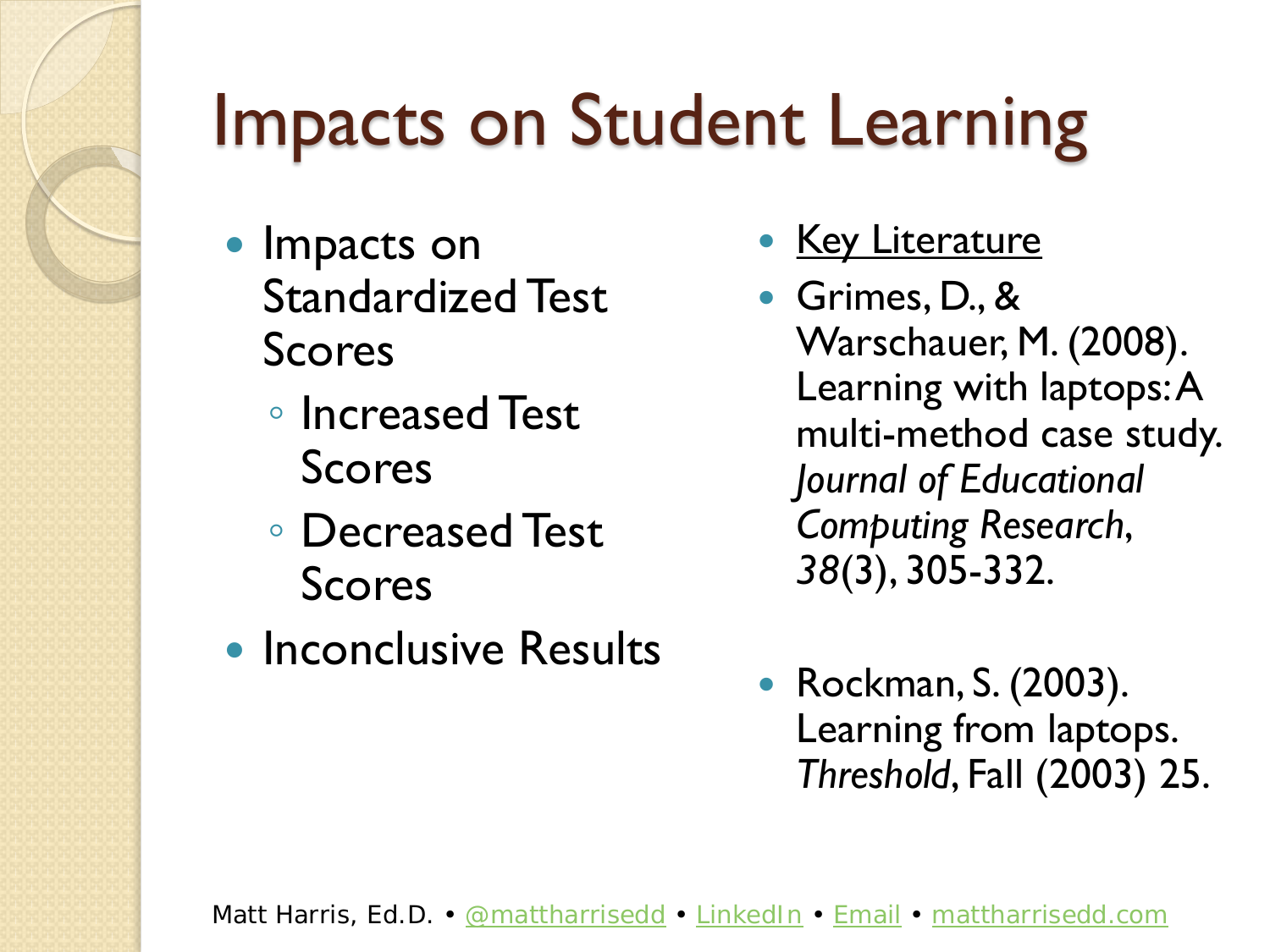## Inconclusive Results

• "Those administrators and board members who insist on a specific test score gain as the return on investment are, more likely than not, going to be disappointed."

#### Rockman (2003)

• The expectation that one-to-one initiatives will improve achievement scores bears further investigation, and it is likely that to expect achievement gains, one-to-one initiatives would need to be part of a larger, more comprehensive effort to improve instruction." Penuel (2006)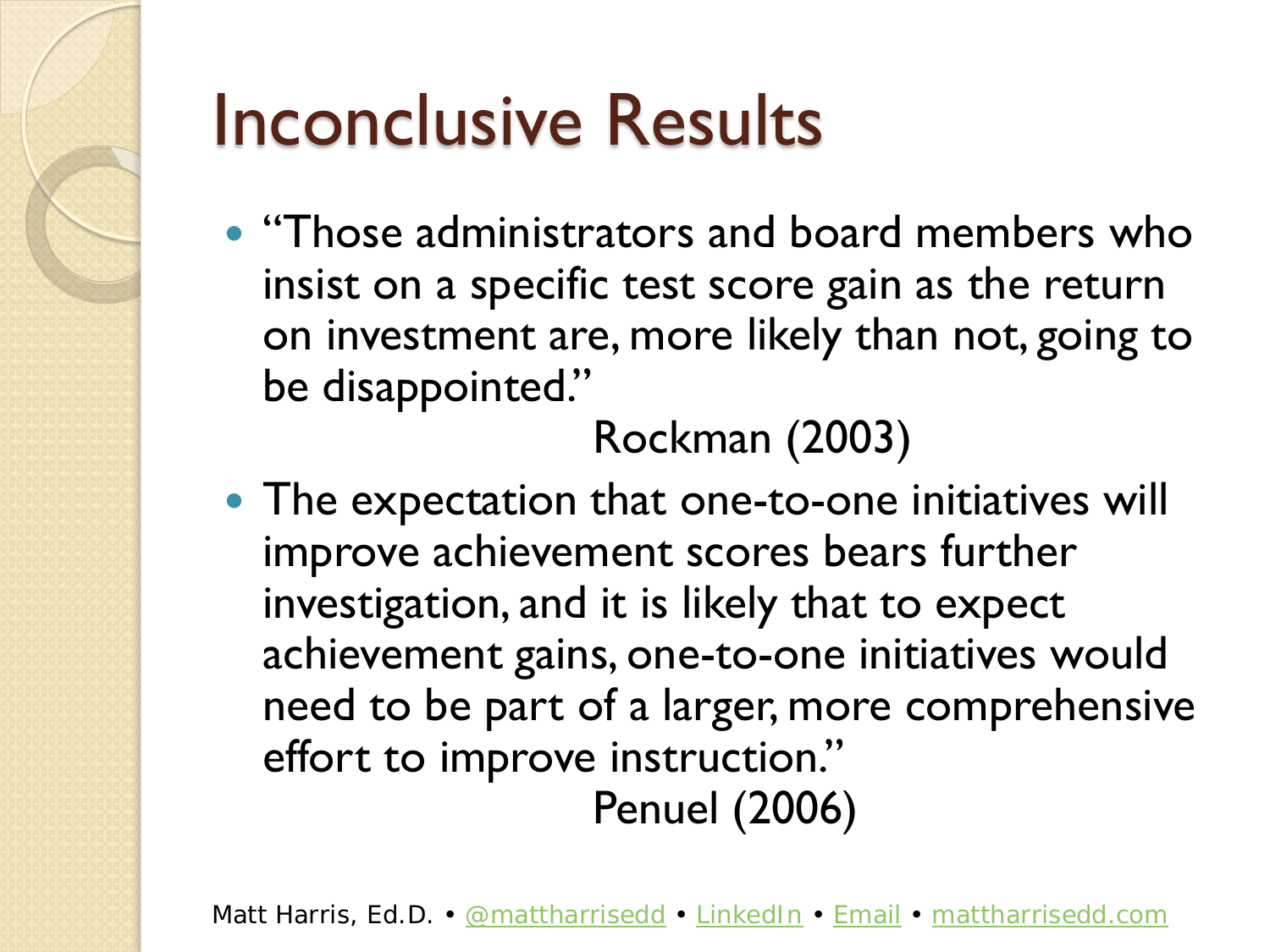## Impacts on Student Learning (cont'd)

- **Improved Work Quality**
- Writing
- Learning in Non-Core Curriculum Areas
	- Acquisition of Technology Skills
	- Information Literacy
	- Improved Higher Order Thinking Skills
- **Key Literature**
- Mitchell Institute. (2004). One-to-one laptops in a high school environment: Piscataquis Community High School study final report. Portland, ME: Mitchell Institute. Retrieved November 24, 2007 from

http://www.mitchellinstitute.org/Gates/p df/One-to-One Laptops Report.pdf.

 Silvernail, D., & Lane, D. (2004). The Impact of Maine's one-to-one laptop program on middle school teachers and students: Phase one summary evidence. Maine Education Policy Research Institute. Retrieved from [http://www.bryan.k12.oh.us/Forms/MLTI](http://www.bryan.k12.oh.us/Forms/MLTIPhaseOne.pdf) PhaseOne.pdf.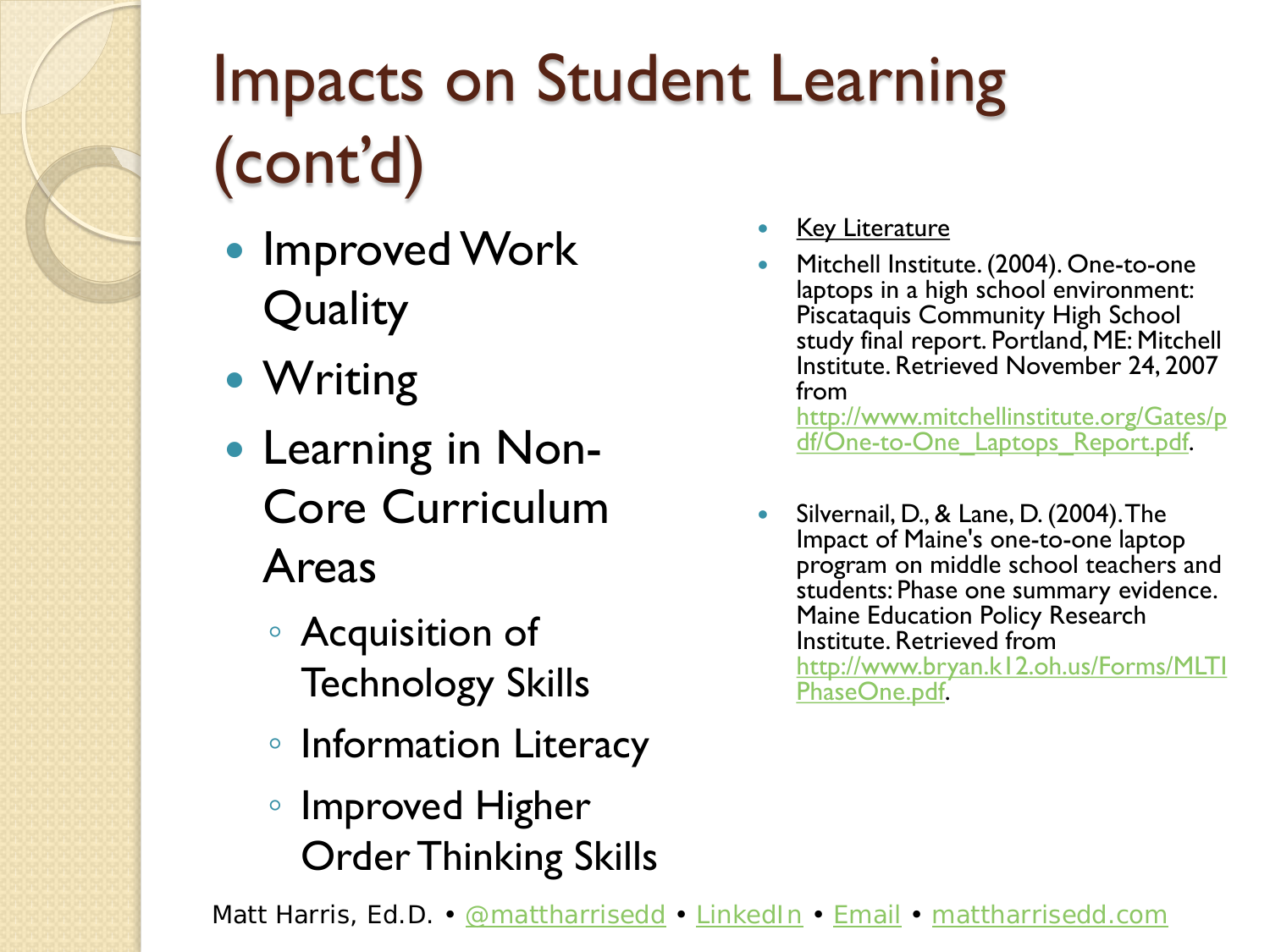## Impacts on Student Learning (cont'd)

- Degree of Learning Impact
	- Academic performance prior to the laptop program
	- Special needs students
- Key Literature
- Bebell, D. (2005). Technology promoting student excellence: An investigation of the first year of 1:1 computing in New Hampshire middle schools. Boston, MA: Technology and Assessment Study Collaborative, Boston College.
- Russell, M., Bebell, D., & Higgins, J. (2004). Laptop learning: A comparison of teaching and learning in upper elementary classrooms equipped with shared carts of laptops and permanent 1:1 laptops. *Journal of Educational Computing Research*, *30*(4), 313- 330.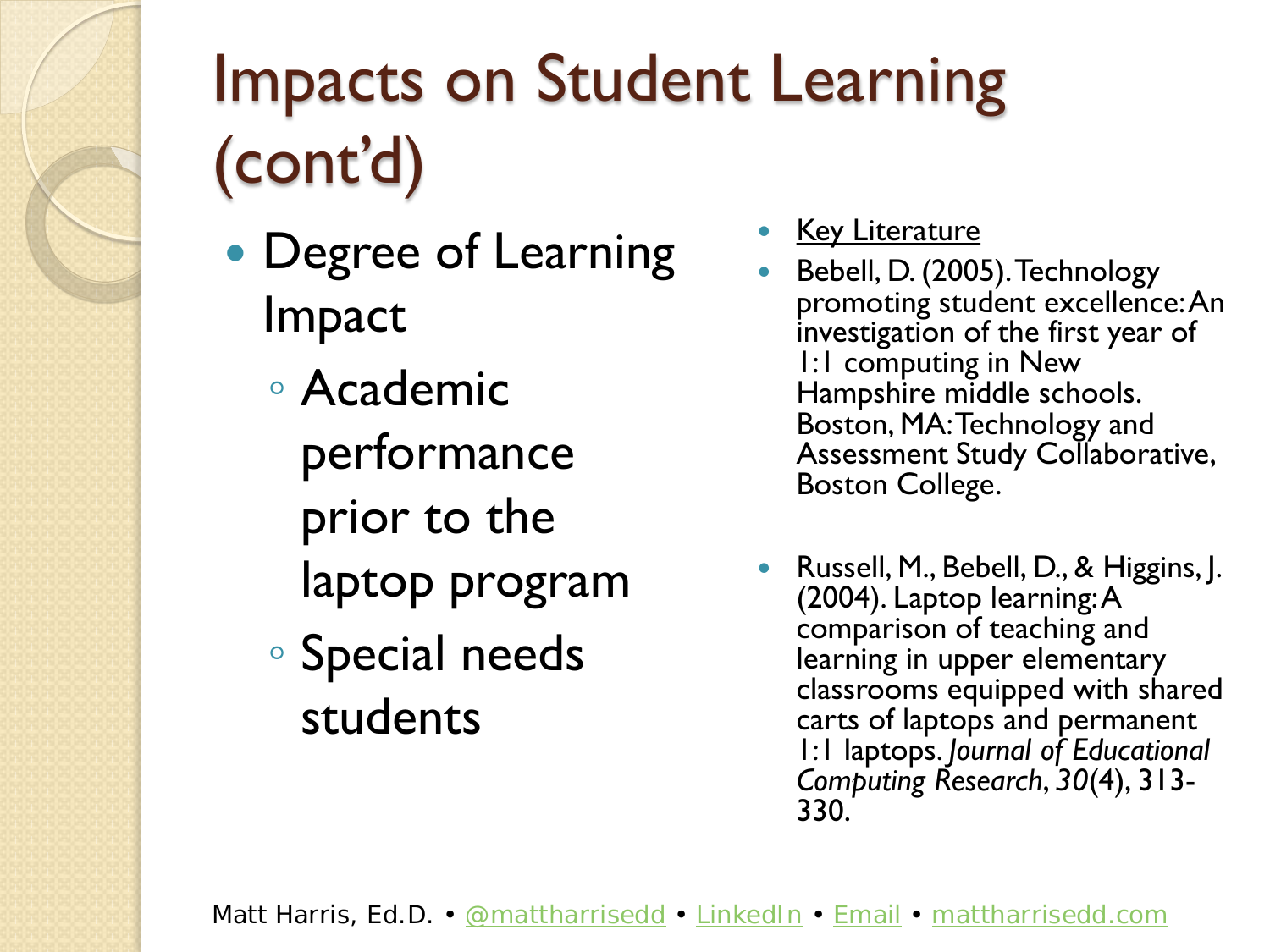## Key Literature

- Penuel, W. (2006). Implementation and effects of one-to-one computing initiatives: A research synthesis. *Journal of Research on Technology in Education*, *38*(3), 329.
- Rockman, et al. (1997). Report of a laptop program pilot: A project for anytime anywhere learning by Microsoft Corporation, notebooks for schools by Toshiba America Information Systems. Rockman et al: San Francisco, CA
- Rockman, et al. (2000). A more complex picture: Laptops use and impact in the context of changing home and school access. San Francisco, CA: Rockman et al.
- Warschauer, M. (2006). *Laptops and literacy: Learning in the wireless classroom*. New York: Teachers College Press
- Wenglinsky, H. (2006). Technology and achievement: The bottom line. *Educational Leadership*, *63*(4), 29-32.
- Zucker, A. (2004). Developing a research agenda for ubiquitous computing in schools. *Journal of Educational Computing Research*, *30*(4), 371-386.